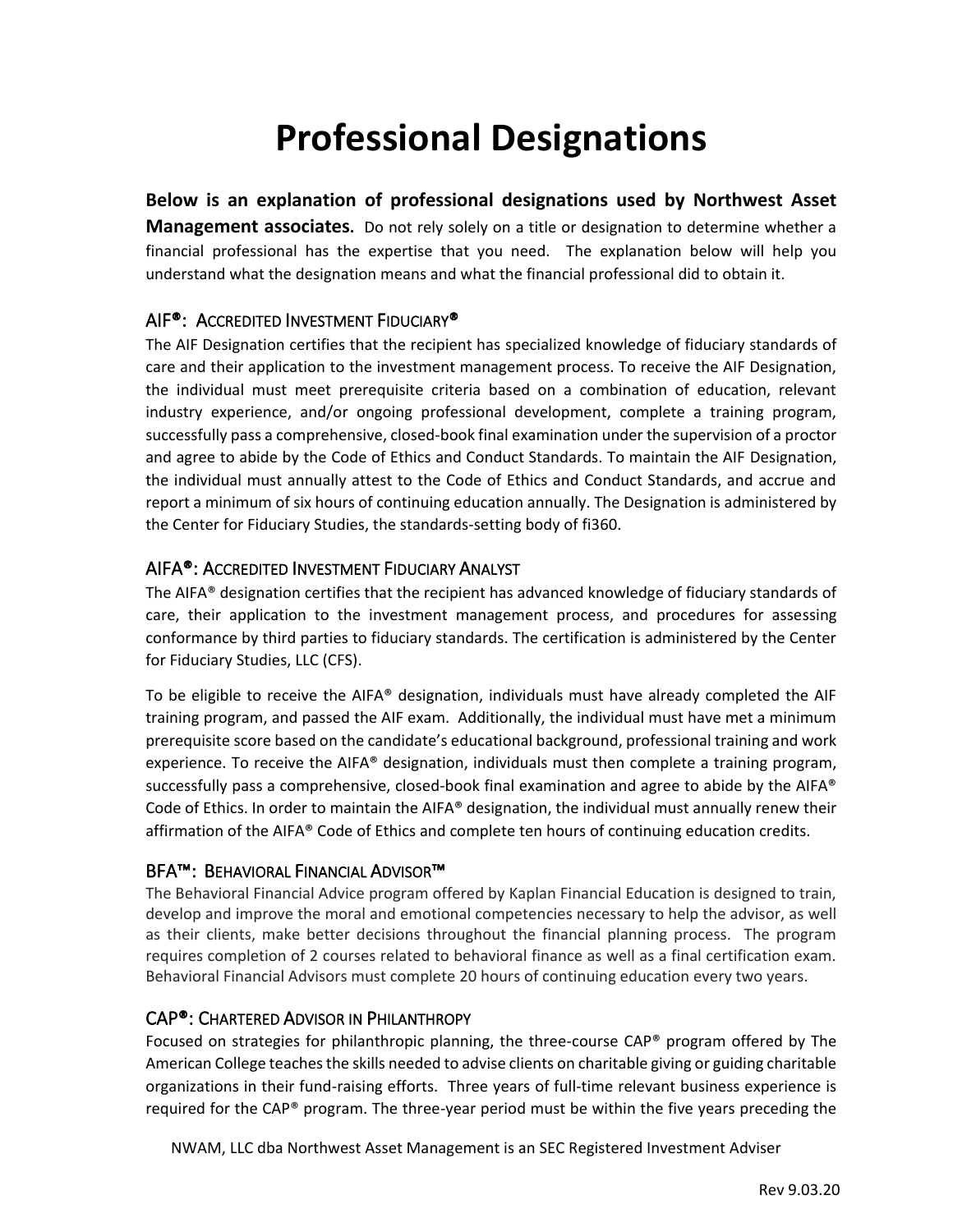date of the award. Relevant experience may include working in a nonprofit organization, serving on a nonprofit board, or volunteering. To receive a CAP® designation, one must successfully complete all courses in the program, pass a proctored exam for each course, meet experience requirements and ethics standards, and agree to comply with The American College Code of Ethics and Procedures. Designation holders who are considered client facing are required to complete 30 credit hours of continuing education (CE) every two years, including one (1) hour of ethics CE.

# CDFA®: CERTIFIED DIVORCE FINANCIAL ANALYST

The Certified Divorce Financial Analyst™ (CDFA™) is a self-study course that provides comprehensive training using a variety of knowledge and skill-building techniques. The course is comprised of four modules. Candidates study one module at a time, complete it, and then take an exam based on the material for that module at one of the 300 test sites across the country. After passing each exam, the candidate may begin working on the next module until all four have been completed.

After completing the case study exam, the candidate sends it to the Institute for Divorce Financial Analysts™ (IDFA™) for personalized grading and comments. Upon successful completion of the comprehensive case study exam, the candidate receives a certificate and designation as a Certified Divorce Financial Analyst™ (CDFA™). This course has been accepted by the CFP Board, The American College, the National Association of State Boards of Accountancy (NASBA), and the Investment Management Consultant Association (IMCA) as CE Providers for 32 CE credits, 32 PACE credits, and 25 CPE credits.

In order to retain the CDFA™ designation, you are required to complete 20 Continuing Education (CE) credits every two years. A minimum of 10 must be divorce-related. The rest can be on financial planning or tax topics obtained through attending CE seminars offered by accredited financial associations and state/provincial insurance Continuing Education Units (CEUs).

## CFA: CHARTERED FINANCIAL ANALYST

The Chartered Financial Analyst (CFA) charter is a globally respected, graduate-level investment credential established in 1962 and awarded by CFA Institute — the largest global association of investment professionals.

To earn the CFA charter, candidates must: 1) pass three sequential, six-hour examinations; 2) have at least four years of qualified professional investment experience; 3) join CFA Institute as members; and 4) commit to abide by, and annually reaffirm, their adherence to the CFA Institute Code of Ethics and Standards of Professional Conduct.

#### **High Ethical Standards**

The CFA Institute Code of Ethics and Standards of Professional Conduct, enforced through an active professional conduct program, require CFA charterholders to:

- Place their clients' interests ahead of their own
- Maintain independence and objectivity
- Act with integrity
- Maintain and improve their professional competence
- Disclose conflicts of interest and legalmatters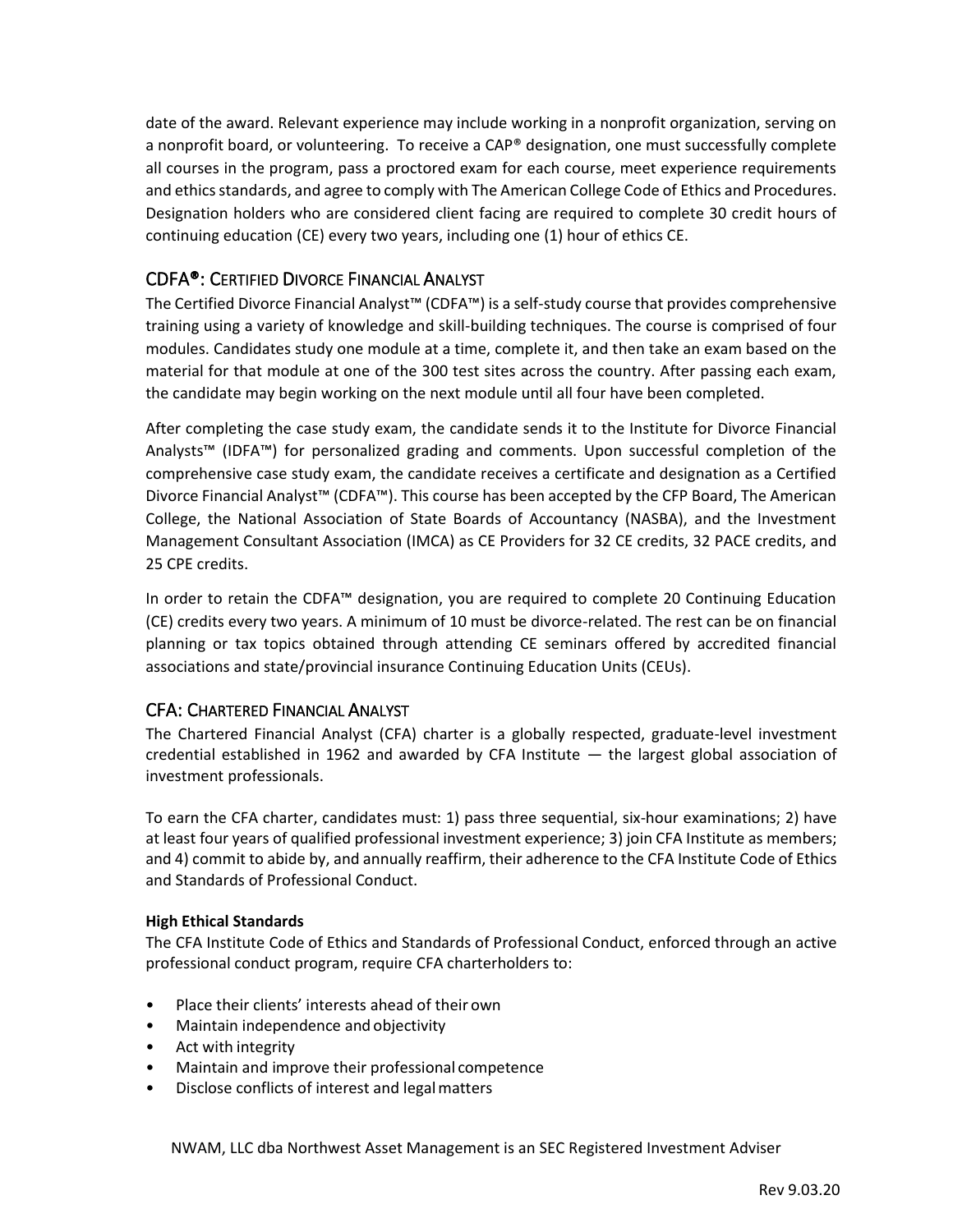#### **Global Recognition**

Passing the three CFA exams is a difficult feat that requires extensive study (successful candidates report spending an average of 300 hours of study per level). Earning the CFA charter demonstrates mastery of many of the advanced skills needed for investment analysis and decision making in today's quickly evolving global financial industry. As a result, employers and clients are increasingly seeking CFA charterholders—often making the charter a prerequisite for employment.

Additionally, regulatory bodies in over 30 countries and territories recognize the CFA charter as a proxy for meeting certain licensing requirements, and more than 125 colleges and universities around the world have incorporated a majority of the CFA Program curriculum into their own finance courses.

#### **Comprehensive and Current Knowledge**

The CFA Program curriculum provides a comprehensive framework of knowledge for investment decision making and is firmly grounded in the knowledge and skills used every day in the investment profession. The three levels of the CFA Program test a proficiency with a wide range of fundamental and advanced investment topics, including ethical and professional standards, fixed-income and equity analysis, alternative and derivative investments, economics, financial reporting standards, portfolio management, and wealth planning.

The CFA Program curriculum is updated every year by experts from around the world to ensure that candidates learn the most relevant and practical new tools, ideas, and investment and wealth management skills to reflect the dynamic and complex nature of the profession.

To learn more about the CFA charter, visi[t www.cfainstitute.org.](http://www.cfainstitute.org/)

## CFP®: CERTIFIED FINANCIAL PLANNER™

The CERTIFIED FINANCIAL PLANNER™, CFP® and federally registered professional certification marks (collectively, the "CFP® marks") granted by the United States by Certified Financial Planner Board of Standards, Inc. ("CFP® Board").

The  $CFP<sup>®</sup>$  certification is a voluntary certification; no federal or state law or regulation requires financial planners to hold a CFP® certification.

To attain the right to use the CFP® designation, an individual must satisfactorily fulfill the following requirements:

- Education Complete an advanced college-level course of study addressing the financial planning subject areas that CFP Board's studies have determined as necessary for the competent and professional delivery of financial planning services, and as of January 2007, attain a Bachelor's Degree from a regionally accredited United States college or university (or its equivalent from a foreign university). CFP Board's financial planning subject areas include insurance planning and risk management, employee benefits planning, investment planning, income tax planning, retirement planning, and estate planning;
- Examination  $-$  Pass the comprehensive  $CFP^*$  Certification Examination. The examination includes case studies and Client scenarios designed to test one's ability to correctly diagnose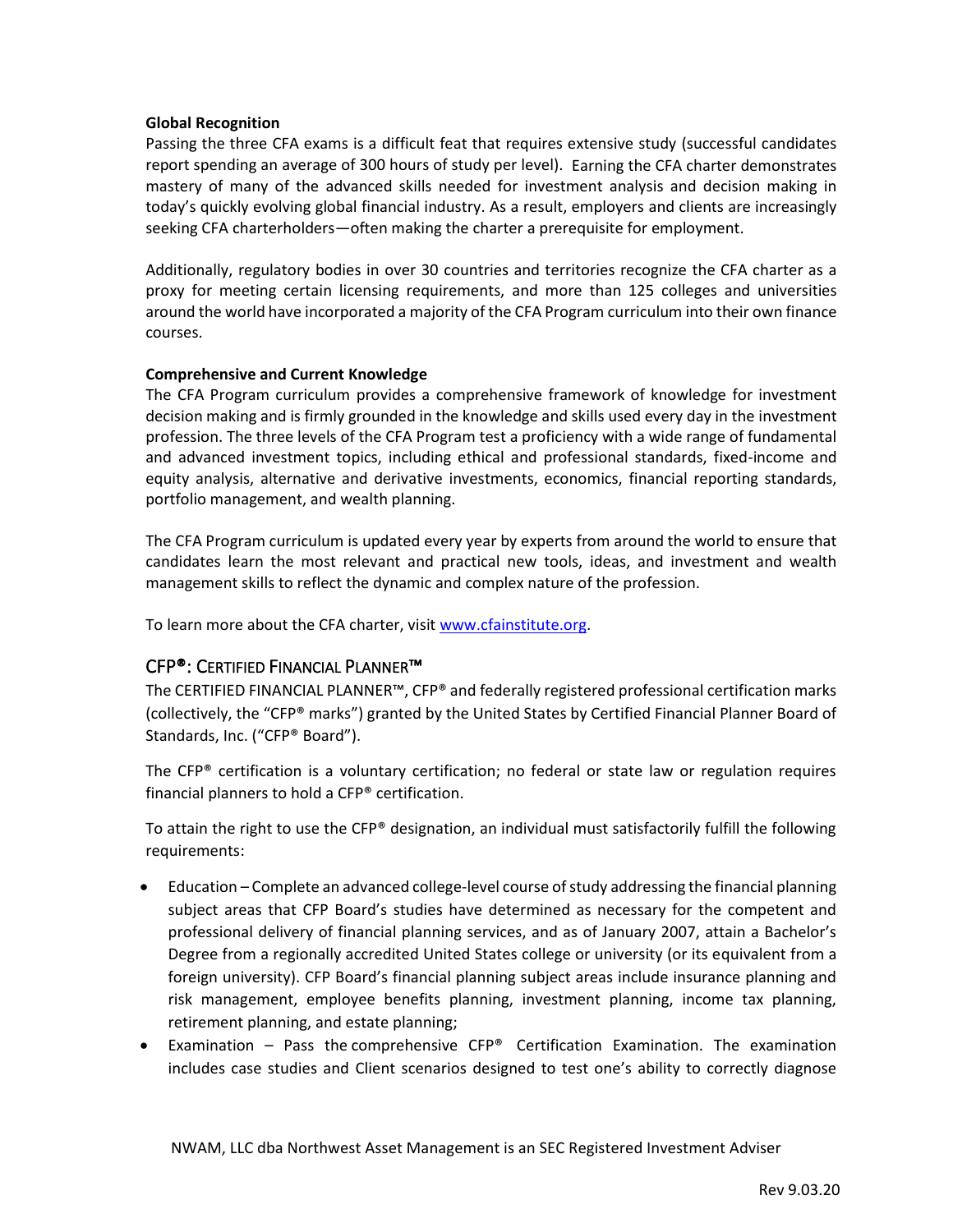financial planning issues and apply one's knowledge of financial planning to real world circumstances;

- Experience Complete at least three years of full-time financial planning-related experience (or the equivalent, measured as 2,000 hours per year); and
- Ethics Agree to be bound by CFP Board's *Standards of Professional Conduct*, a set of documents outlining the ethical and practice standards for CFP® professionals.

Individuals who become certified must complete ongoing education and ethics requirements in order to maintain the right to continue to use the CFP® marks. This requires 30 hours of continuing education hours every two years, including two hours on the *Code of Ethics* and other parts of the *Standards of Professional Conduct*, to maintain competence and keep up with developments in the financial planning field; and renewal of an agreement to be bound by the *Standards of Professional Conduct*. The Standards prominently require that CFP® professionals provide financial planning services at a fiduciary standard of care. This means CFP® professionals must provide financial planning services in the best interests of their Clients.

 $CFP<sup>®</sup>$  professionals who fail to comply with the above standards and requirements may be subject to CFP Board's enforcement process, which could result in suspension or permanent revocation of their CFP® certification.

Check Designation Status Online at [www.cfp.net/verify-a-cfp-professional](http://www.cfp.net/verify-a-cfp-professional)

# ChFC®: CHARTERED FINANCIAL CONSULTANT

The ChFC® designation is issued by The American College of Financial Services and designed are meant to prepare a financial professional to advise a full range of potential clients on a diverse set of subjects. The ChFC® designation program covers some of the top challenges faced by a financial professional. Through a college-level curriculum focused on practical application and case studies, one gains expertise in long-standing fundamentals such as financial planning process (personal and business-related), retirement planning, estate planning, income tax strategies, and risk management strategies. The seven core and two elective courses are equivalent to 27 semester credit hours. Includes a final closed-book, proctored exam for each course.

The qualification and educational requirements for the ChFC® are three years of full-time business experience within the five years preceding the awarding of the designation. 30 hours of continuing education are required every two years.

Check Designation Status Online at [www.designationcheck.com](http://www.designationcheck.com/)

## CIMA®: CERTIFIED INVESTMENT MANAGEMENT ANALYST

This designation focuses on asset allocation, ethics, due diligence, risk measurement, investment policy and performance measurement. Only individuals with at least three years of professional experience are eligible to try to obtain this certification, which signifies a high level of investment management expertise. The Investment Management Consultants Association offers the CIMA courses.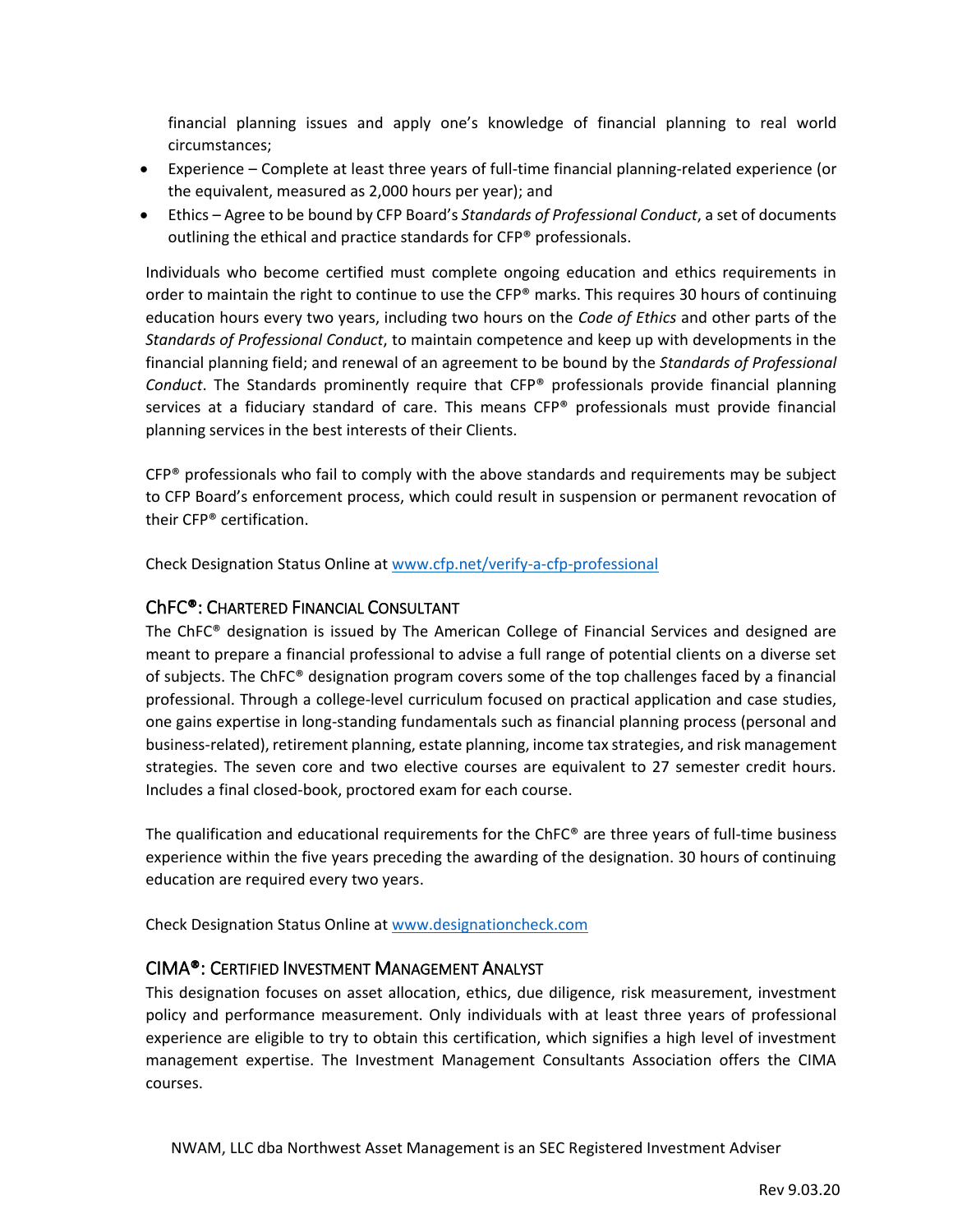Individuals who hold CIMA designations are required to prove their expertise through continual recertification, which requires CIMA designees to complete at least 40 hours of continuing education every two years.

## CPA: CERTIFIED PUBLIC ACCOUNTANT

CPAs are licensed and regulated by their state boards of accountancy. While state laws and regulations vary, the education, experience and testing requirementsfor licensure as a CPA generally include minimum college education (typically 150 credit hours with at least a baccalaureate degree and a concentration in accounting), minimum experience levels (most states require at least on year of experience providing services that involve the use of accounting, attest, compilation, management advisory, financial advisory, tax or consulting skills, all of which must be achieved under the supervision of or verification by a CPA), and successful passage of the Uniform CPA Examination.

In order to maintain a CPA license, states generally require the completion of 40 hours of continuing professional education (CPE) each year(or 80 hours over a two year period or 120 hours over a three year period). Additionally, all American Institute of Certified Public Accountants (AICPA) members are required to follow a rigorous Code of Professional Conduct which requires that they act with integrity, objectivity, due care, competence, fully disclose any conflicts of interest (and obtain client consent if a conflict exists), maintain client confidentiality, disclose to the client any commission or referral fees, and serve the public interest when providing financial services. The vast majority of state boards of accountancy has adopted the AICPA's Code of Professional Conduct within their state accountancy laws or has created their own.

# CRPC®: CHARTERED RETIREMENT PLANNING COUNSELOR

Individuals who hold the CRPC® designation have completed a course of study encompassing pre‐ and-post retirement needs, asset management, estate planning and the entire retirement planning process using models and techniques from real client situations. Additionally, individuals must pass an end‐of‐course examination that tests their ability to synthesize complex concepts and apply theoretical concepts to real‐life situations.

All designees have agreed to adhere to Standards of Professional Conduct and are subject to a disciplinary process.

Designees renew their designation every two-years by completing 16 hours of continuing education, reaffirming adherence to the Standards of Professional Conduct and complying with self‐disclosure requirements.

# CRPS®: CHARTERED RETIREMENT PLANS SPECIALIST

The CRPS is specifically targeted at professionals who design, install, and maintain retirement plans for the business community. Applicants must also disclose any criminal, civil, self-regulatory organization, or governmental agency inquiry, investigation, or proceeding relating to their professional or business conduct. Conferment of the designation is contingent upon the College for